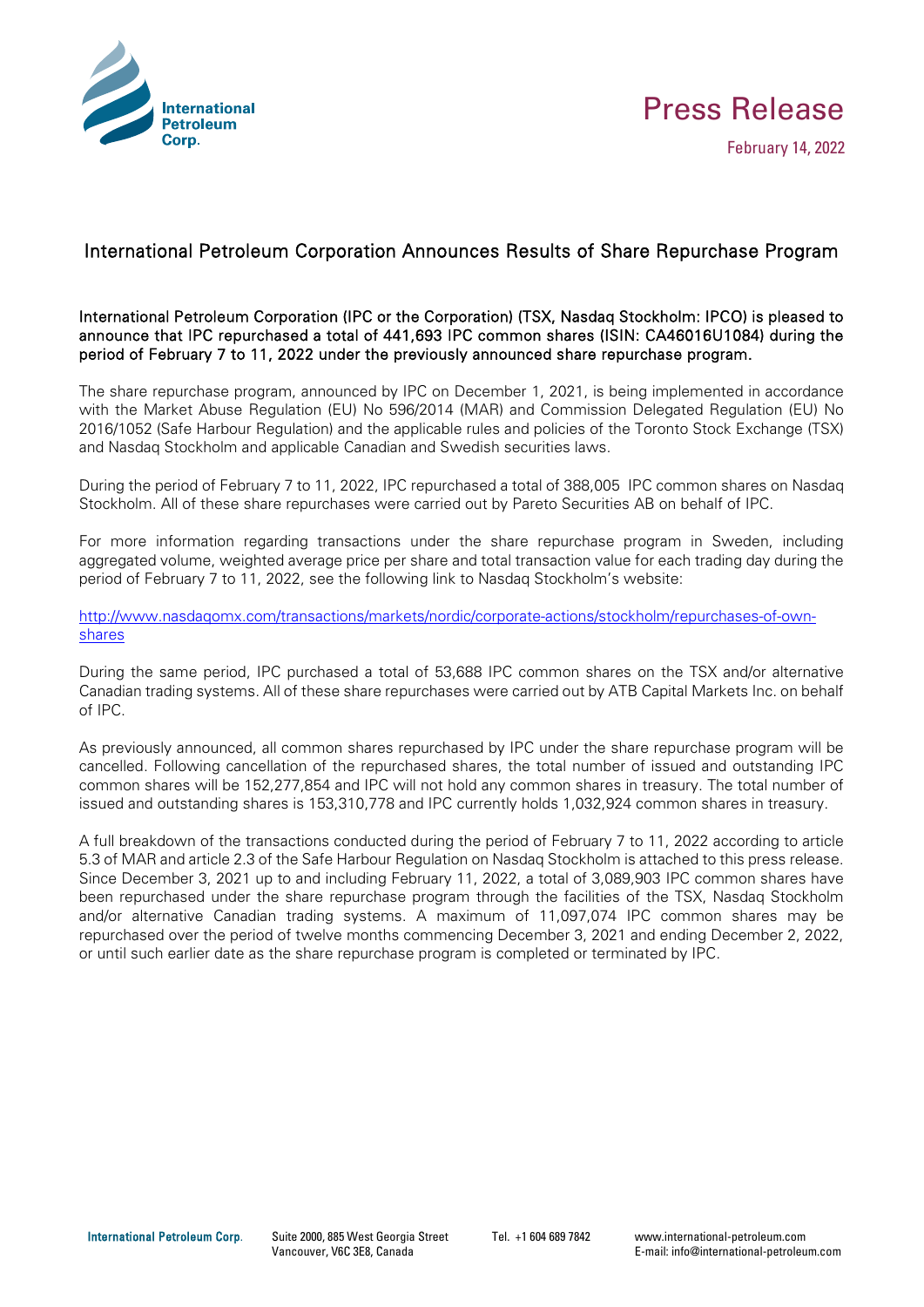*International Petroleum Corp. (IPC) is an international oil and gas exploration and production company with a high quality portfolio of assets*  located in Canada, Malaysia and France, providing a solid foundation for organic and inorganic growth. IPC is a member of the Lundin Group *of Companies. IPC is incorporated in Canada and IPC's shares are listed on the Toronto Stock Exchange (TSX) and the Nasdaq Stockholm exchange under the symbol "IPCO".* 

For further information, please contact:

Rebecca Gordon

VP Corporate Planning and Investor Relations rebecca.gordon@international-petroleum.com Tel: +41 22 595 10 50

Robert Eriksson Media Manager reriksson@rive6.ch

Tel: +46 701 11 26 15

This press release contains information that International Petroleum Corp. is required to make public pursuant to the Swedish Financial Instruments Trading Act. The information was submitted for publication, through the contact persons set out above, at 10:30 CET on February 14, 2022.

Or

### Forward-Looking Statements

This press release contains statements and information which constitute "forward-looking statements" or "forward-looking information" (within the meaning of applicable securities legislation). Such statements and information (together, "forward-looking statements") relate to future events, including the Corporation's future performance, business prospects or opportunities. Actual results may differ materially from those expressed or implied by forward-looking statements. The forward-looking statements contained in this press release are expressly qualified by this cautionary statement. Forward-looking statements speak only as of the date of this press release, unless otherwise indicated. IPC does not intend, and does not assume any obligation, to update these forward-looking statements, except as required by applicable laws.

All statements other than statements of historical fact may be forward-looking statements. Any statements that express or involve discussions with respect to predictions, expectations, beliefs, plans, projections, forecasts, guidance, budgets, objectives, assumptions or future events or performance (often, but not always, using words or phrases such as "seek", "anticipate", "plan", "continue", "estimate", "expect", "may", "will", "project", "forecast", "predict", "potential", "targeting", "intend", "could", "might", "should", "believe", "budget" and similar expressions) are not statements of historical fact and may be "forward-looking statements". Forward-looking statements include, but are not limited to, statements with respect to: continuation of the share repurchase program, including the number of common shares to be acquired and cancelled; the ability to IPC to acquire further common shares under the share repurchase program, including the timing of any such purchases; and the return of value to IPC's shareholders as a result of any common share repurchases.

The forward-looking statements are based on certain key expectations and assumptions made by IPC, including expectations and assumptions concerning: prevailing commodity prices and currency exchange rates; applicable royalty rates and tax laws; interest rates; future well production rates and reserve and contingent resource volumes; operating costs; the timing of receipt of regulatory approvals; the performance of existing wells; the success obtained in drilling new wells; anticipated timing and results of capital expenditures; the sufficiency of budgeted capital expenditures in carrying out planned activities; the timing, location and extent of future drilling operations; the successful completion of acquisitions and dispositions; the benefits of acquisitions; the state of the economy and the exploration and production business in the jurisdictions in which IPC operates and globally; the availability and cost of financing, labour and services; and the ability to market crude oil, natural gas and natural gas liquids successfully.

Although IPC believes that the expectations and assumptions on which such forward-looking statements are based are reasonable, undue reliance should not be placed on the forward-looking statements because IPC can give no assurances that they will prove to be correct. Since forward-looking statements address future events and conditions, by their very nature they involve inherent risks and uncertainties. Actual results could differ materially from those currently anticipated due to a number of factors and risks. These include, but are not limited to: the risks associated with the oil and gas industry in general such as operational risks in development, exploration and production; delays or changes in plans with respect to exploration or development projects or capital expenditures; the uncertainty of estimates and projections relating to reserves, resources, production, revenues, costs and expenses; health, safety and environmental risks; commodity price fluctuations; interest rate and exchange rate fluctuations; marketing and transportation; loss of markets; environmental risks; competition; incorrect assessment of the value of acquisitions; failure to complete or realize the anticipated benefits of acquisitions or dispositions; the ability to access sufficient capital from internal and external sources; failure to obtain required regulatory and other approvals; and changes in legislation, including but not limited to tax laws, royalties and environmental regulations. Readers are cautioned that the foregoing list of factors is not exhaustive.

Additional information on these and other factors that could affect IPC, or its operations or financial results, are included in the management's discussion and analysis (MD&A) for the year ended December 31, 2021 (See "Cautionary Statement Regarding Forward-Looking Information" therein), the Corporation's Annual Information Form (AIF) for the year ended December 31, 2020 (See "Cautionary Statement Regarding Forward- Looking Information", "Reserves and Resources Advisory" and " Risk Factors" therein) and other reports on file with applicable securities regulatory authorities, including previous financial reports, management's discussion and analysis and material change reports, which may be accessed through the SEDAR website (www.sedar.com) or IPC's website [\(www.international-petroleum.com\).](http://www.international-petroleum.com/)

#### **Currency**

All dollar amounts in this press release are expressed in United States dollars, except where otherwise noted. References herein to USD mean United States dollars. References herein to CAD mean Canadian dollars.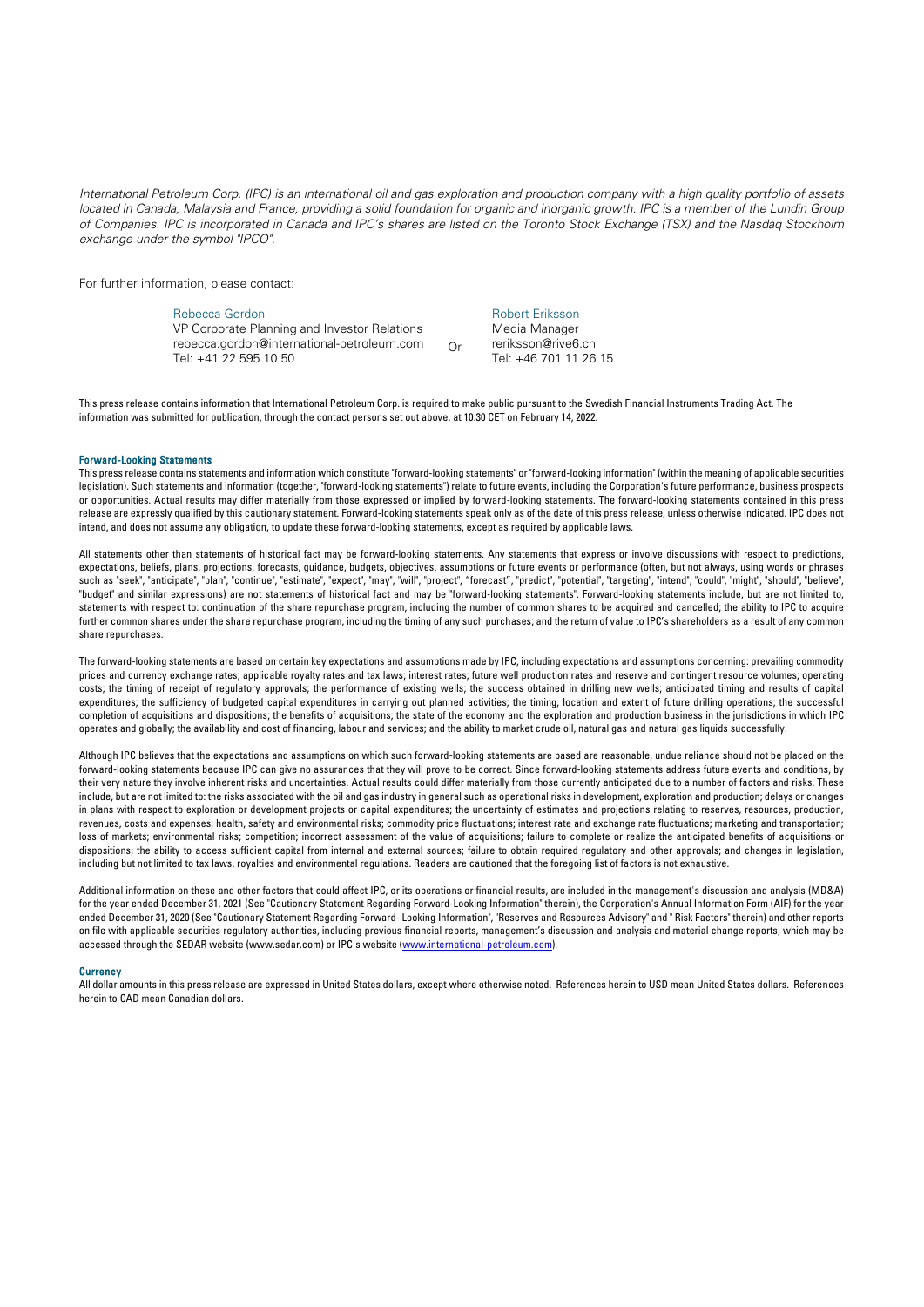### **APPENDIX**

During the period of February 7 to 11, 2022, International Petroleum Corporation (IPC) repurchased a total of 388,005 IPC common shares (ISIN: CA46016U1084) on Nasdaq Stockholm. All of these share repurchases were carried out by Pareto Securities AB on behalf of IPC.

| <b>Date and Time</b> | Quantity | Price (SEK) | Symbol      | <b>Exchange</b> |
|----------------------|----------|-------------|-------------|-----------------|
| 11/02/2022 17:14     | 387      | 64.65       | <b>IPCO</b> | <b>XSTO</b>     |
| 11/02/2022 17:14     | 908      | 64.65       | <b>IPCO</b> | <b>XSTO</b>     |
| 11/02/2022 17:14     | 1,323    | 64.65       | <b>IPCO</b> | <b>XSTO</b>     |
| 11/02/2022 15:43     | 382      | 63.95       | <b>IPCO</b> | <b>XSTO</b>     |
| 11/02/2022 15:35     | 39       | 63.90       | <b>IPCO</b> | <b>XSTO</b>     |
| 11/02/2022 15:35     | 475      | 63.90       | <b>IPCO</b> | <b>XSTO</b>     |
| 11/02/2022 15:35     | 1,554    | 63.90       | <b>IPCO</b> | <b>XSTO</b>     |
| 11/02/2022 15:35     | 189      | 63.90       | <b>IPCO</b> | <b>XSTO</b>     |
| 11/02/2022 15:16     | 534      | 63.90       | <b>IPCO</b> | <b>XSTO</b>     |
| 11/02/2022 15:16     | 1,209    | 63.90       | <b>IPCO</b> | <b>XSTO</b>     |
| 11/02/2022 13:37     | 1,960    | 63.80       | <b>IPCO</b> | <b>XSTO</b>     |
| 11/02/2022 13:37     | 80       | 63.80       | <b>IPCO</b> | <b>XSTO</b>     |
| 11/02/2022 13:17     | 52       | 63.95       | <b>IPCO</b> | <b>XSTO</b>     |
| 11/02/2022 13:17     | 162      | 63.95       | <b>IPCO</b> | <b>XSTO</b>     |
| 11/02/2022 13:17     | 52       | 63.95       | <b>IPCO</b> | <b>XSTO</b>     |
| 11/02/2022 13:17     | 300      | 63.95       | <b>IPCO</b> | <b>XSTO</b>     |
| 11/02/2022 13:17     | 300      | 63.95       | <b>IPCO</b> | <b>XSTO</b>     |
| 11/02/2022 13:17     | 300      | 63.95       | <b>IPCO</b> | <b>XSTO</b>     |
| 11/02/2022 13:17     | 300      | 63.95       | <b>IPCO</b> | <b>XSTO</b>     |
| 11/02/2022 13:17     | 174      | 63.95       | <b>IPCO</b> | <b>XSTO</b>     |
| 11/02/2022 13:17     | 360      | 63.95       | <b>IPCO</b> | <b>XSTO</b>     |
| 11/02/2022 13:11     | 43       | 63.80       | <b>IPCO</b> | <b>XSTO</b>     |
| 11/02/2022 13:05     | 1,346    | 63.90       | <b>IPCO</b> | <b>XSTO</b>     |
| 11/02/2022 13:03     | 654      | 63.90       | <b>IPCO</b> | <b>XSTO</b>     |
| 11/02/2022 12:50     | 93       | 63.95       | <b>IPCO</b> | <b>XSTO</b>     |
| 11/02/2022 12:50     | 641      | 63.95       | <b>IPCO</b> | <b>XSTO</b>     |
| 11/02/2022 12:50     | 766      | 63.95       | <b>IPCO</b> | <b>XSTO</b>     |
| 11/02/2022 12:46     | 1,917    | 63.80       | <b>IPCO</b> | <b>XSTO</b>     |
| 11/02/2022 12:09     | 2,519    | 63.75       | <b>IPCO</b> | <b>XSTO</b>     |
| 11/02/2022 12:09     | 249      | 63.75       | <b>IPCO</b> | <b>XSTO</b>     |
| 11/02/2022 12:09     | 1,232    | 63.75       | <b>IPCO</b> | <b>XSTO</b>     |
| 11/02/2022 12:06     | 34       | 63.75       | <b>IPCO</b> | <b>XSTO</b>     |
| 11/02/2022 12:06     | 650      | 63.75       | <b>IPCO</b> | <b>XSTO</b>     |
| 11/02/2022 12:06     | 816      | 63.75       | <b>IPCO</b> | <b>XSTO</b>     |
| 11/02/2022 12:06     | 500      | 63.75       | <b>IPCO</b> | <b>XSTO</b>     |
| 11/02/2022 12:02     | 230      | 64.05       | <b>IPCO</b> | <b>XSTO</b>     |
| 11/02/2022 11:45     | 606      | 63.80       | <b>IPCO</b> | <b>XSTO</b>     |
| 11/02/2022 11:43     | 1,200    | 63.80       | <b>IPCO</b> | <b>XSTO</b>     |
| 11/02/2022 11:43     | 1,064    | 63.80       | <b>IPCO</b> | <b>XSTO</b>     |
| 11/02/2022 11:43     | 300      | 63.80       | <b>IPCO</b> | <b>XSTO</b>     |
| 11/02/2022 11:43     | 300      | 63.80       | <b>IPCO</b> | <b>XSTO</b>     |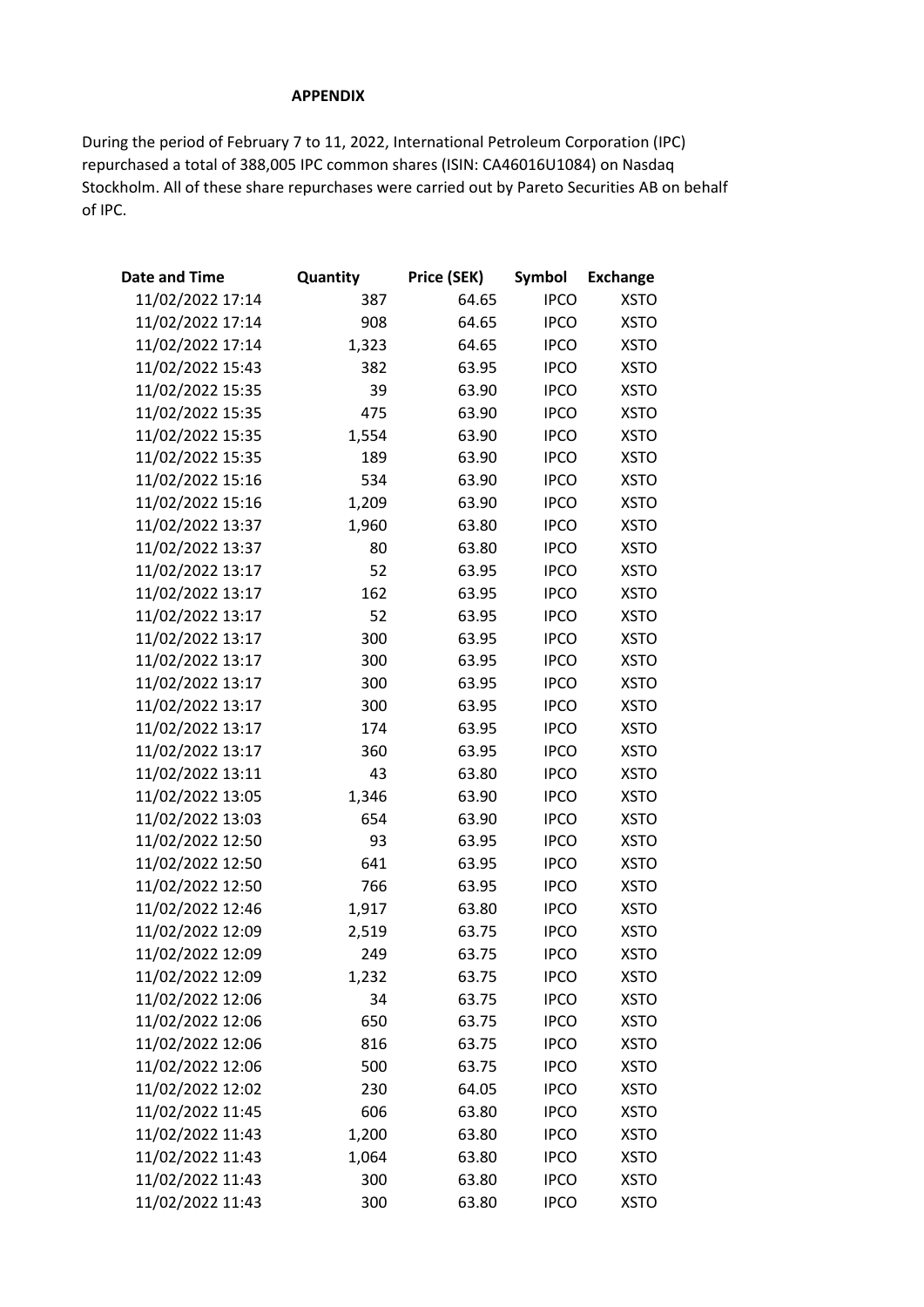| 11/02/2022 11:43 | 300            | 63.80 | <b>IPCO</b> | <b>XSTO</b> |
|------------------|----------------|-------|-------------|-------------|
| 11/02/2022 11:29 | 228            | 64.00 | <b>IPCO</b> | <b>XSTO</b> |
| 11/02/2022 11:29 | 300            | 64.00 | <b>IPCO</b> | <b>XSTO</b> |
| 11/02/2022 11:29 | 604            | 63.95 | <b>IPCO</b> | <b>XSTO</b> |
| 11/02/2022 11:29 | 672            | 63.95 | <b>IPCO</b> | <b>XSTO</b> |
| 11/02/2022 11:29 | 196            | 63.95 | <b>IPCO</b> | <b>XSTO</b> |
| 11/02/2022 11:29 | 1,000          | 63.95 | <b>IPCO</b> | <b>XSTO</b> |
| 11/02/2022 11:26 | 401            | 64.00 | <b>IPCO</b> | <b>XSTO</b> |
| 11/02/2022 11:26 | 1,200          | 64.00 | <b>IPCO</b> | <b>XSTO</b> |
| 11/02/2022 11:26 | 104            | 64.00 | <b>IPCO</b> | <b>XSTO</b> |
| 11/02/2022 11:26 | 295            | 64.00 | <b>IPCO</b> | <b>XSTO</b> |
| 11/02/2022 11:24 | 160            | 64.10 | <b>IPCO</b> | <b>XSTO</b> |
| 11/02/2022 10:09 | 1,244          | 63.70 | <b>IPCO</b> | <b>XSTO</b> |
| 11/02/2022 10:09 | 596            | 63.70 | <b>IPCO</b> | <b>XSTO</b> |
| 11/02/2022 10:03 | 18             | 63.80 | <b>IPCO</b> | <b>XSTO</b> |
| 11/02/2022 10:03 | 1,200          | 63.80 | <b>IPCO</b> | <b>XSTO</b> |
| 11/02/2022 10:03 | 1,303          | 63.80 | <b>IPCO</b> | <b>XSTO</b> |
| 11/02/2022 10:03 | 1,200          | 63.80 | <b>IPCO</b> | <b>XSTO</b> |
| 11/02/2022 10:03 | 279            | 63.80 | <b>IPCO</b> | <b>XSTO</b> |
| 10/02/2022 11:52 | 143            | 62.30 | <b>IPCO</b> | <b>XSTO</b> |
| 10/02/2022 11:51 | 300            | 62.30 | <b>IPCO</b> | <b>XSTO</b> |
| 10/02/2022 11:51 | 246            | 62.30 | <b>IPCO</b> | <b>XSTO</b> |
| 10/02/2022 11:01 | 415            | 62.30 | <b>IPCO</b> | <b>XSTO</b> |
| 10/02/2022 11:01 | 415            | 62.30 | <b>IPCO</b> | <b>XSTO</b> |
| 10/02/2022 11:01 | 830            | 62.30 | <b>IPCO</b> | <b>XSTO</b> |
| 10/02/2022 11:01 | 1,245          | 62.30 | <b>IPCO</b> | <b>XSTO</b> |
| 10/02/2022 11:01 | 161            | 62.30 | <b>IPCO</b> | <b>XSTO</b> |
| 10/02/2022 11:01 | 100            | 62.30 | <b>IPCO</b> | <b>XSTO</b> |
| 10/02/2022 11:01 | 1,145          | 62.30 | <b>IPCO</b> | <b>XSTO</b> |
| 10/02/2022 11:01 | 112            | 62.35 | <b>IPCO</b> | <b>XSTO</b> |
| 10/02/2022 11:01 | 2,431          | 62.35 | <b>IPCO</b> | <b>XSTO</b> |
| 10/02/2022 10:59 | 708            | 62.35 | <b>IPCO</b> | <b>XSTO</b> |
| 10/02/2022 10:59 | 750            | 62.35 | <b>IPCO</b> | <b>XSTO</b> |
| 10/02/2022 10:59 | 999            | 62.35 | <b>IPCO</b> | <b>XSTO</b> |
| 09/02/2022 17:22 | 70             | 62.50 | <b>IPCO</b> | <b>XSTO</b> |
| 09/02/2022 17:22 | 428            | 62.50 | <b>IPCO</b> | <b>XSTO</b> |
| 09/02/2022 17:21 | 749            | 62.50 | <b>IPCO</b> | <b>XSTO</b> |
| 09/02/2022 17:21 | $\overline{2}$ | 62.50 | <b>IPCO</b> | <b>XSTO</b> |
| 09/02/2022 17:21 | 751            | 62.50 | <b>IPCO</b> | <b>XSTO</b> |
| 09/02/2022 17:09 | 169            | 62.40 | <b>IPCO</b> | <b>XSTO</b> |
| 09/02/2022 17:07 | 387            | 62.40 | <b>IPCO</b> | <b>XSTO</b> |
| 09/02/2022 17:05 | 100            | 62.40 | <b>IPCO</b> | <b>XSTO</b> |
| 09/02/2022 17:05 | 741            | 62.40 | <b>IPCO</b> | <b>XSTO</b> |
| 09/02/2022 17:05 | 603            | 62.40 | <b>IPCO</b> | <b>XSTO</b> |
| 09/02/2022 17:04 | 461            | 62.55 | <b>IPCO</b> | <b>XSTO</b> |
| 09/02/2022 17:03 | 26             | 62.55 | <b>IPCO</b> | <b>XSTO</b> |
| 09/02/2022 17:03 | 27             | 62.55 | <b>IPCO</b> | <b>XSTO</b> |
| 09/02/2022 17:03 | 203            | 62.55 | <b>IPCO</b> | <b>XSTO</b> |
| 09/02/2022 17:03 | 27             | 62.55 | <b>IPCO</b> | <b>XSTO</b> |
| 09/02/2022 17:03 | 300            | 62.55 | <b>IPCO</b> | <b>XSTO</b> |
|                  |                |       |             |             |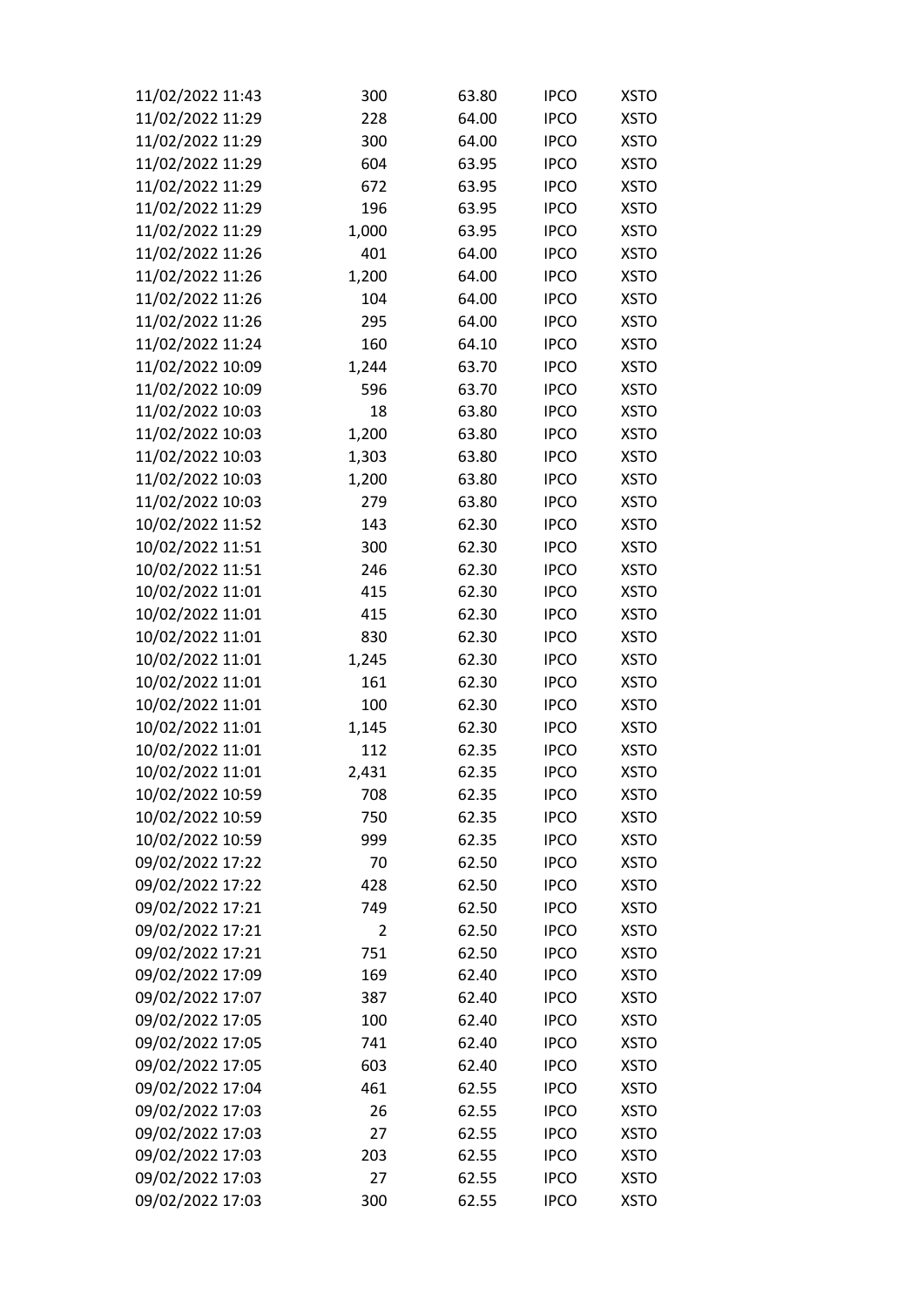| 09/02/2022 17:03 | 234   | 62.55 | <b>IPCO</b> | <b>XSTO</b> |
|------------------|-------|-------|-------------|-------------|
| 09/02/2022 17:03 | 296   | 62.55 | <b>IPCO</b> | <b>XSTO</b> |
| 09/02/2022 17:03 | 234   | 62.55 | <b>IPCO</b> | <b>XSTO</b> |
| 09/02/2022 17:03 | 192   | 62.55 | <b>IPCO</b> | <b>XSTO</b> |
| 09/02/2022 17:00 | 269   | 62.55 | <b>IPCO</b> | <b>XSTO</b> |
| 09/02/2022 17:00 | 900   | 62.55 | <b>IPCO</b> | <b>XSTO</b> |
| 09/02/2022 17:00 | 436   | 62.55 | <b>IPCO</b> | <b>XSTO</b> |
| 09/02/2022 16:48 | 1,100 | 62.50 | <b>IPCO</b> | <b>XSTO</b> |
| 09/02/2022 16:45 | 900   | 62.50 | <b>IPCO</b> | <b>XSTO</b> |
| 09/02/2022 16:44 | 1,865 | 62.55 | <b>IPCO</b> | <b>XSTO</b> |
| 09/02/2022 16:44 | 135   | 62.55 | <b>IPCO</b> | <b>XSTO</b> |
| 09/02/2022 16:39 | 102   | 62.50 | <b>IPCO</b> | <b>XSTO</b> |
| 09/02/2022 16:39 | 300   | 62.50 | <b>IPCO</b> | <b>XSTO</b> |
| 09/02/2022 16:39 | 98    | 62.50 | <b>IPCO</b> | <b>XSTO</b> |
| 09/02/2022 16:36 | 7     | 62.65 | <b>IPCO</b> | <b>XSTO</b> |
| 09/02/2022 16:36 | 765   | 62.65 | <b>IPCO</b> | <b>XSTO</b> |
| 09/02/2022 16:36 | 177   | 62.65 | <b>IPCO</b> | <b>XSTO</b> |
| 09/02/2022 16:36 | 3,109 | 62.65 | <b>IPCO</b> | <b>XSTO</b> |
| 09/02/2022 16:36 | 942   | 62.65 | <b>IPCO</b> | <b>XSTO</b> |
| 09/02/2022 16:31 | 1,000 | 62.75 | <b>IPCO</b> | <b>XSTO</b> |
| 09/02/2022 16:31 | 1,000 | 62.75 | <b>IPCO</b> | <b>XSTO</b> |
| 09/02/2022 16:20 | 596   | 62.45 | <b>IPCO</b> | <b>XSTO</b> |
| 09/02/2022 16:20 | 20    | 62.45 | <b>IPCO</b> | <b>XSTO</b> |
| 09/02/2022 16:18 | 751   | 62.45 | <b>IPCO</b> | <b>XSTO</b> |
| 09/02/2022 16:18 | 249   | 62.45 | <b>IPCO</b> | <b>XSTO</b> |
| 09/02/2022 16:18 | 251   | 62.45 | <b>IPCO</b> | <b>XSTO</b> |
| 09/02/2022 16:18 | 133   | 62.45 | <b>IPCO</b> | <b>XSTO</b> |
| 09/02/2022 16:03 | 393   | 62.30 | <b>IPCO</b> | <b>XSTO</b> |
| 09/02/2022 16:03 | 607   | 62.30 | <b>IPCO</b> | <b>XSTO</b> |
| 09/02/2022 16:03 | 1,000 | 62.30 | <b>IPCO</b> | <b>XSTO</b> |
| 09/02/2022 15:57 | 1,000 | 62.25 | <b>IPCO</b> | <b>XSTO</b> |
| 09/02/2022 15:57 | 1,000 | 62.20 | <b>IPCO</b> | <b>XSTO</b> |
| 09/02/2022 15:44 | 1,666 | 62.15 | <b>IPCO</b> | <b>XSTO</b> |
| 09/02/2022 15:44 | 237   | 62.15 | <b>IPCO</b> | <b>XSTO</b> |
| 09/02/2022 15:44 | 97    | 62.15 | <b>IPCO</b> | <b>XSTO</b> |
| 09/02/2022 15:36 | 430   | 61.85 | <b>IPCO</b> | <b>XSTO</b> |
| 09/02/2022 15:34 | 1,070 | 61.85 | <b>IPCO</b> | <b>XSTO</b> |
| 09/02/2022 15:34 | 430   | 61.85 | <b>IPCO</b> | <b>XSTO</b> |
| 09/02/2022 15:22 | 403   | 61.65 | <b>IPCO</b> | <b>XSTO</b> |
| 09/02/2022 15:22 | 366   | 61.65 | <b>IPCO</b> | <b>XSTO</b> |
| 09/02/2022 15:22 | 231   | 61.65 | <b>IPCO</b> | <b>XSTO</b> |
| 09/02/2022 15:22 | 1,000 | 61.65 | <b>IPCO</b> | <b>XSTO</b> |
| 09/02/2022 15:22 | 467   | 61.45 | <b>IPCO</b> | <b>XSTO</b> |
| 09/02/2022 15:21 | 231   | 61.45 | <b>IPCO</b> | <b>XSTO</b> |
| 09/02/2022 15:21 | 975   | 61.45 | <b>IPCO</b> | <b>XSTO</b> |
| 09/02/2022 15:17 | 791   | 61.50 | <b>IPCO</b> | <b>XSTO</b> |
| 09/02/2022 15:17 | 900   | 61.50 | <b>IPCO</b> | <b>XSTO</b> |
| 09/02/2022 15:17 | 237   | 61.50 | <b>IPCO</b> | <b>XSTO</b> |
| 09/02/2022 15:17 | 255   | 61.50 | <b>IPCO</b> | <b>XSTO</b> |
| 09/02/2022 15:17 | 318   | 61.50 | <b>IPCO</b> | <b>XSTO</b> |
|                  |       |       |             |             |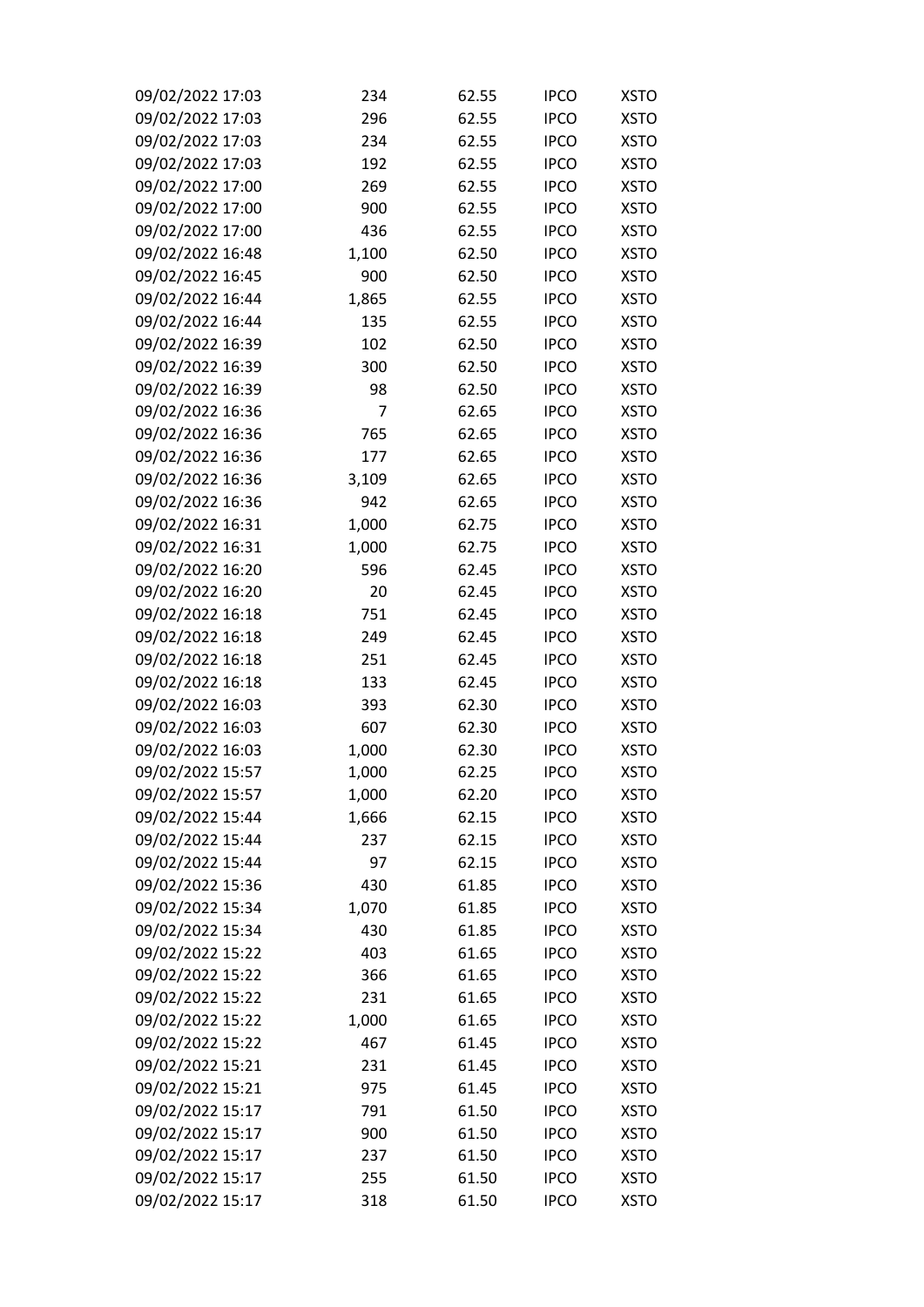| 09/02/2022 15:17 | 499            | 61.50 | <b>IPCO</b> | <b>XSTO</b> |
|------------------|----------------|-------|-------------|-------------|
| 09/02/2022 15:14 | 749            | 61.50 | <b>IPCO</b> | <b>XSTO</b> |
| 09/02/2022 15:14 | 601            | 61.50 | <b>IPCO</b> | <b>XSTO</b> |
| 09/02/2022 15:14 | 650            | 61.50 | <b>IPCO</b> | <b>XSTO</b> |
| 09/02/2022 15:14 | 1,000          | 61.50 | <b>IPCO</b> | <b>XSTO</b> |
| 09/02/2022 15:09 | 194            | 60.90 | <b>IPCO</b> | <b>XSTO</b> |
| 09/02/2022 15:09 | 211            | 60.90 | <b>IPCO</b> | <b>XSTO</b> |
| 09/02/2022 15:06 | 6              | 60.90 | <b>IPCO</b> | <b>XSTO</b> |
| 09/02/2022 15:06 | 205            | 60.90 | <b>IPCO</b> | <b>XSTO</b> |
| 09/02/2022 15:06 | 1,139          | 60.90 | <b>IPCO</b> | <b>XSTO</b> |
| 09/02/2022 15:06 | 245            | 60.90 | <b>IPCO</b> | <b>XSTO</b> |
| 09/02/2022 14:58 | 572            | 60.70 | <b>IPCO</b> | <b>XSTO</b> |
| 09/02/2022 14:58 | 616            | 60.70 | <b>IPCO</b> | <b>XSTO</b> |
| 09/02/2022 14:58 | 298            | 60.70 | <b>IPCO</b> | <b>XSTO</b> |
| 09/02/2022 14:58 | 600            | 60.70 | <b>IPCO</b> | <b>XSTO</b> |
| 09/02/2022 14:58 | 914            | 60.70 | <b>IPCO</b> | <b>XSTO</b> |
| 09/02/2022 14:56 | 234            | 60.85 | <b>IPCO</b> | <b>XSTO</b> |
| 09/02/2022 14:56 | 380            | 60.85 | <b>IPCO</b> | <b>XSTO</b> |
| 09/02/2022 14:56 | 386            | 60.85 | <b>IPCO</b> | <b>XSTO</b> |
| 09/02/2022 14:56 | 1,000          | 60.85 | <b>IPCO</b> | <b>XSTO</b> |
| 09/02/2022 14:52 | 491            | 60.85 | <b>IPCO</b> | <b>XSTO</b> |
| 09/02/2022 14:51 | 4,940          | 61.00 | <b>IPCO</b> | <b>XSTO</b> |
| 09/02/2022 14:51 | 60             | 60.95 | <b>IPCO</b> | <b>XSTO</b> |
| 09/02/2022 14:48 | 512            | 60.85 | <b>IPCO</b> | <b>XSTO</b> |
| 09/02/2022 14:47 | 512            | 60.85 | <b>IPCO</b> | <b>XSTO</b> |
| 09/02/2022 14:47 | $\overline{2}$ | 60.85 | <b>IPCO</b> | <b>XSTO</b> |
| 09/02/2022 14:47 | 200            | 60.85 | <b>IPCO</b> | <b>XSTO</b> |
| 09/02/2022 14:47 | 283            | 60.85 | <b>IPCO</b> | <b>XSTO</b> |
| 09/02/2022 14:39 | 34             | 60.65 | <b>IPCO</b> | <b>XSTO</b> |
| 09/02/2022 14:39 | 669            | 60.65 | <b>IPCO</b> | <b>XSTO</b> |
| 09/02/2022 14:39 | 10             | 60.65 | <b>IPCO</b> | <b>XSTO</b> |
| 09/02/2022 14:36 | 320            | 60.80 | <b>IPCO</b> | <b>XSTO</b> |
| 09/02/2022 14:36 | 60             | 60.80 | <b>IPCO</b> | <b>XSTO</b> |
| 09/02/2022 14:36 | 350            | 60.80 | <b>IPCO</b> | <b>XSTO</b> |
| 09/02/2022 14:36 | 10             | 60.80 | <b>IPCO</b> | <b>XSTO</b> |
| 09/02/2022 14:36 | 420            | 60.80 | <b>IPCO</b> | <b>XSTO</b> |
| 09/02/2022 14:35 | 20             | 60.80 | <b>IPCO</b> | <b>XSTO</b> |
| 09/02/2022 14:35 | 400            | 60.80 | <b>IPCO</b> | <b>XSTO</b> |
| 09/02/2022 14:35 | 420            | 60.80 | <b>IPCO</b> | <b>XSTO</b> |
| 09/02/2022 14:27 | 192            | 60.05 | <b>IPCO</b> | <b>XSTO</b> |
| 09/02/2022 14:27 | 1,764          | 60.05 | <b>IPCO</b> | <b>XSTO</b> |
| 09/02/2022 14:26 | 408            | 60.00 | <b>IPCO</b> | <b>XSTO</b> |
| 09/02/2022 14:24 | 374            | 60.00 | <b>IPCO</b> | <b>XSTO</b> |
| 09/02/2022 14:22 | 782            | 60.00 | <b>IPCO</b> | <b>XSTO</b> |
| 09/02/2022 14:19 | 782            | 60.00 | <b>IPCO</b> | <b>XSTO</b> |
| 09/02/2022 14:19 | 782            | 60.00 | <b>IPCO</b> | <b>XSTO</b> |
| 09/02/2022 14:12 | 737            | 60.05 | <b>IPCO</b> | <b>XSTO</b> |
| 09/02/2022 14:12 | 110            | 60.05 | <b>IPCO</b> | <b>XSTO</b> |
| 09/02/2022 14:12 | 1,606          | 60.05 | <b>IPCO</b> | <b>XSTO</b> |
|                  | 1,700          | 60.05 | <b>IPCO</b> | <b>XSTO</b> |
| 09/02/2022 14:12 |                |       |             |             |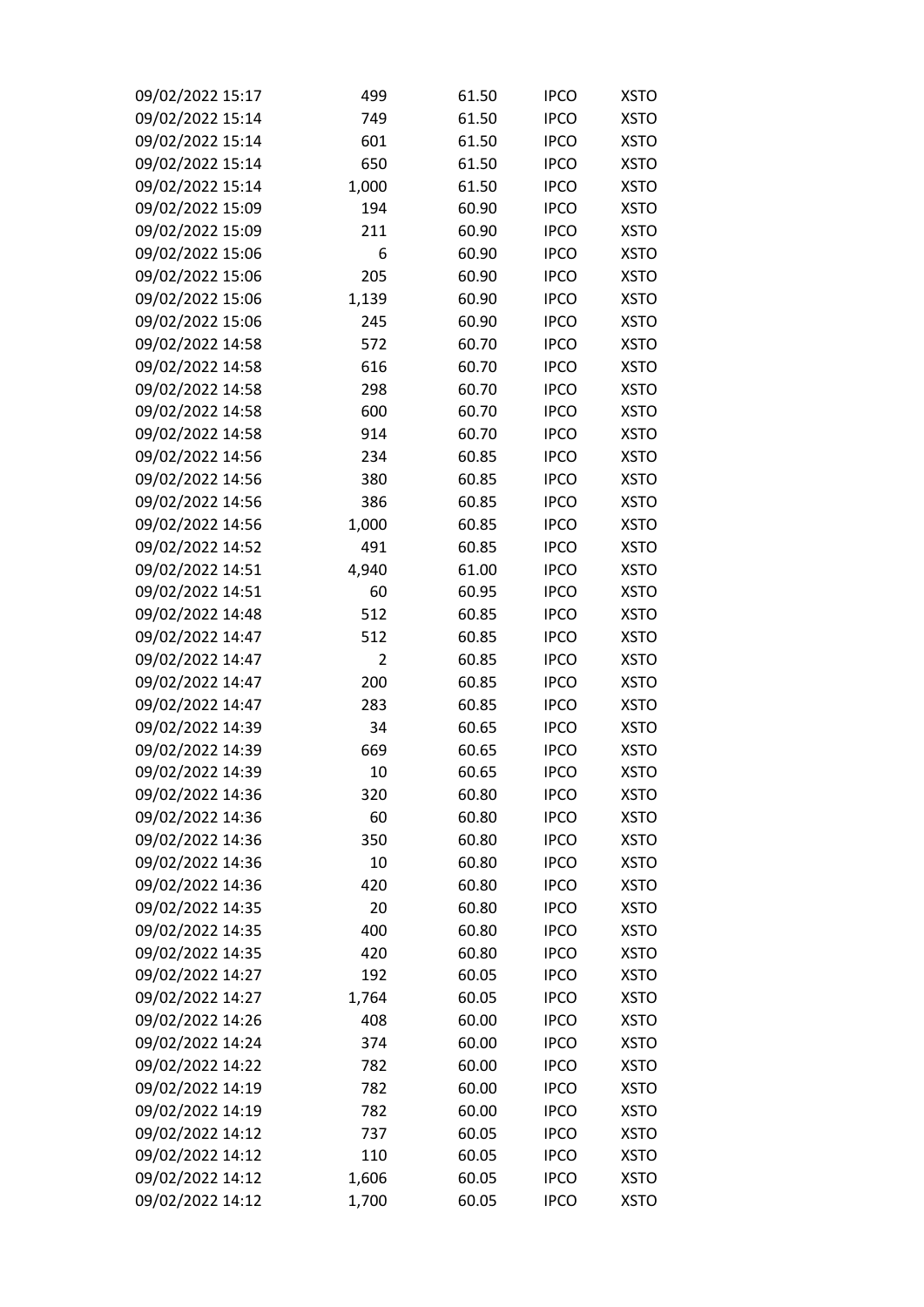| 09/02/2022 14:12 | 847   | 60.05 | <b>IPCO</b> | <b>XSTO</b> |
|------------------|-------|-------|-------------|-------------|
| 09/02/2022 13:49 | 1,225 | 60.05 | <b>IPCO</b> | <b>XSTO</b> |
| 09/02/2022 13:49 | 98    | 60.05 | <b>IPCO</b> | <b>XSTO</b> |
| 09/02/2022 13:48 | 7     | 60.05 | <b>IPCO</b> | <b>XSTO</b> |
| 09/02/2022 13:48 | 1,255 | 60.05 | <b>IPCO</b> | <b>XSTO</b> |
| 09/02/2022 13:48 | 30    | 60.05 | <b>IPCO</b> | <b>XSTO</b> |
| 09/02/2022 13:48 | 55    | 60.05 | <b>IPCO</b> | <b>XSTO</b> |
| 09/02/2022 13:48 | 454   | 60.05 | <b>IPCO</b> | <b>XSTO</b> |
| 09/02/2022 13:48 | 276   | 60.05 | <b>IPCO</b> | <b>XSTO</b> |
| 09/02/2022 13:48 | 1,600 | 60.05 | <b>IPCO</b> | <b>XSTO</b> |
| 09/02/2022 13:30 | 266   | 60.25 | <b>IPCO</b> | <b>XSTO</b> |
| 09/02/2022 13:30 | 1,922 | 60.25 | <b>IPCO</b> | <b>XSTO</b> |
| 09/02/2022 13:30 | 1,000 | 60.25 | <b>IPCO</b> | <b>XSTO</b> |
| 09/02/2022 13:27 | 802   | 59.85 | <b>IPCO</b> | <b>XSTO</b> |
| 09/02/2022 13:27 | 505   | 59.85 | <b>IPCO</b> | <b>XSTO</b> |
| 09/02/2022 13:16 | 470   | 60.25 | <b>IPCO</b> | <b>XSTO</b> |
| 09/02/2022 13:16 | 81    | 60.25 | <b>IPCO</b> | <b>XSTO</b> |
| 09/02/2022 13:16 | 510   | 60.25 | <b>IPCO</b> | <b>XSTO</b> |
| 09/02/2022 13:16 | 164   | 60.25 | <b>IPCO</b> | <b>XSTO</b> |
| 09/02/2022 13:16 | 164   | 60.25 | <b>IPCO</b> | <b>XSTO</b> |
| 09/02/2022 13:16 | 591   | 60.25 | <b>IPCO</b> | <b>XSTO</b> |
| 09/02/2022 13:16 | 755   | 60.25 | <b>IPCO</b> | <b>XSTO</b> |
| 09/02/2022 13:16 | 755   | 60.25 | <b>IPCO</b> | <b>XSTO</b> |
| 09/02/2022 13:16 | 755   | 60.25 | <b>IPCO</b> | <b>XSTO</b> |
| 09/02/2022 13:16 | 65    | 60.25 | <b>IPCO</b> | <b>XSTO</b> |
| 09/02/2022 13:16 | 690   | 60.25 | <b>IPCO</b> | <b>XSTO</b> |
| 09/02/2022 13:06 | 705   | 60.50 | <b>IPCO</b> | <b>XSTO</b> |
| 09/02/2022 13:06 | 65    | 60.50 | <b>IPCO</b> | <b>XSTO</b> |
| 09/02/2022 13:06 | 705   | 60.50 | <b>IPCO</b> | <b>XSTO</b> |
| 09/02/2022 13:06 | 705   | 60.50 | <b>IPCO</b> | <b>XSTO</b> |
| 09/02/2022 13:06 | 449   | 60.50 | <b>IPCO</b> | <b>XSTO</b> |
| 09/02/2022 13:06 | 256   | 60.50 | <b>IPCO</b> | <b>XSTO</b> |
| 09/02/2022 13:06 | 405   | 60.50 | <b>IPCO</b> | <b>XSTO</b> |
| 09/02/2022 13:06 | 300   | 60.50 | <b>IPCO</b> | <b>XSTO</b> |
| 09/02/2022 13:06 | 164   | 60.50 | <b>IPCO</b> | <b>XSTO</b> |
| 09/02/2022 13:06 | 541   | 60.50 | <b>IPCO</b> | <b>XSTO</b> |
| 09/02/2022 13:06 | 101   | 60.50 | <b>IPCO</b> | <b>XSTO</b> |
| 09/02/2022 13:06 | 600   | 60.50 | <b>IPCO</b> | <b>XSTO</b> |
| 09/02/2022 13:04 | 4     | 60.50 | <b>IPCO</b> | <b>XSTO</b> |
| 09/02/2022 12:40 | 204   | 60.95 |             | <b>XSTO</b> |
|                  |       |       | <b>IPCO</b> |             |
| 09/02/2022 12:40 | 300   | 60.95 | <b>IPCO</b> | <b>XSTO</b> |
| 09/02/2022 12:40 | 665   | 60.95 | <b>IPCO</b> | <b>XSTO</b> |
| 09/02/2022 12:40 | 38    | 60.95 | <b>IPCO</b> | <b>XSTO</b> |
| 09/02/2022 12:40 | 262   | 60.95 | <b>IPCO</b> | <b>XSTO</b> |
| 09/02/2022 12:40 | 927   | 60.95 | <b>IPCO</b> | <b>XSTO</b> |
| 09/02/2022 12:40 | 202   | 60.95 | <b>IPCO</b> | <b>XSTO</b> |
| 09/02/2022 12:40 | 2,402 | 60.95 | <b>IPCO</b> | <b>XSTO</b> |
| 09/02/2022 12:15 | 654   | 61.35 | <b>IPCO</b> | <b>XSTO</b> |
| 09/02/2022 12:15 | 805   | 61.35 | <b>IPCO</b> | <b>XSTO</b> |
| 09/02/2022 12:15 | 68    | 61.35 | <b>IPCO</b> | <b>XSTO</b> |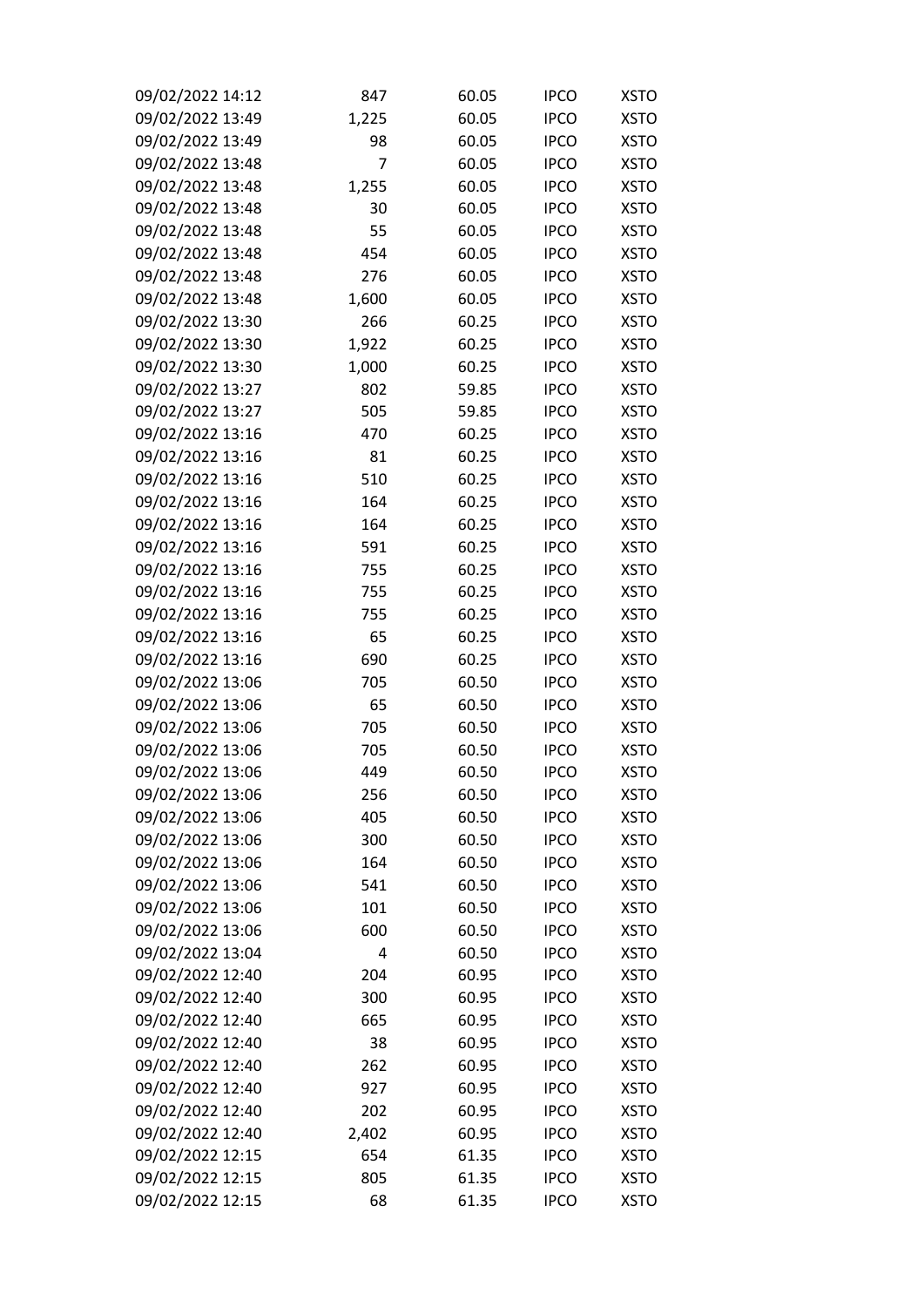| 09/02/2022 12:15 | 737   | 61.35 | <b>IPCO</b> | <b>XSTO</b> |
|------------------|-------|-------|-------------|-------------|
| 09/02/2022 12:15 | 68    | 61.35 | <b>IPCO</b> | <b>XSTO</b> |
| 09/02/2022 12:15 | 58    | 61.35 | <b>IPCO</b> | <b>XSTO</b> |
| 09/02/2022 12:15 | 58    | 61.35 | <b>IPCO</b> | <b>XSTO</b> |
| 09/02/2022 12:15 | 360   | 61.35 | <b>IPCO</b> | <b>XSTO</b> |
| 09/02/2022 12:15 | 387   | 61.35 | <b>IPCO</b> | <b>XSTO</b> |
| 09/02/2022 12:15 | 1,000 | 61.35 | <b>IPCO</b> | <b>XSTO</b> |
| 09/02/2022 12:15 | 207   | 61.35 | <b>IPCO</b> | <b>XSTO</b> |
| 09/02/2022 12:15 | 598   | 61.35 | <b>IPCO</b> | <b>XSTO</b> |
| 09/02/2022 12:09 | 3,590 | 61.90 | <b>IPCO</b> | <b>XSTO</b> |
| 09/02/2022 12:09 | 705   | 61.90 | <b>IPCO</b> | <b>XSTO</b> |
| 09/02/2022 12:08 | 705   | 61.90 | <b>IPCO</b> | <b>XSTO</b> |
| 09/02/2022 12:01 | 202   | 62.25 | <b>IPCO</b> | <b>XSTO</b> |
| 09/02/2022 12:01 | 278   | 62.25 | <b>IPCO</b> | <b>XSTO</b> |
| 09/02/2022 12:01 | 879   | 62.25 | <b>IPCO</b> | <b>XSTO</b> |
| 09/02/2022 12:01 | 39    | 62.25 | <b>IPCO</b> | <b>XSTO</b> |
| 09/02/2022 12:01 | 863   | 62.25 | <b>IPCO</b> | <b>XSTO</b> |
| 09/02/2022 12:01 | 16    | 62.25 | <b>IPCO</b> | <b>XSTO</b> |
| 09/02/2022 11:55 | 879   | 62.25 | <b>IPCO</b> | <b>XSTO</b> |
| 09/02/2022 11:55 | 86    | 62.25 | <b>IPCO</b> | <b>XSTO</b> |
| 09/02/2022 11:55 | 793   | 62.25 | <b>IPCO</b> | <b>XSTO</b> |
| 09/02/2022 11:55 | 86    | 62.25 | <b>IPCO</b> | <b>XSTO</b> |
| 09/02/2022 11:55 | 464   | 62.25 | <b>IPCO</b> | <b>XSTO</b> |
| 09/02/2022 11:55 | 415   | 62.25 | <b>IPCO</b> | <b>XSTO</b> |
| 09/02/2022 11:36 | 45    | 62.80 | <b>IPCO</b> | <b>XSTO</b> |
| 09/02/2022 11:36 | 655   | 62.80 | <b>IPCO</b> | <b>XSTO</b> |
| 09/02/2022 11:36 | 1,000 | 62.80 | <b>IPCO</b> | <b>XSTO</b> |
| 09/02/2022 11:36 | 655   | 62.80 | <b>IPCO</b> | <b>XSTO</b> |
| 09/02/2022 11:35 | 245   | 62.80 | <b>IPCO</b> | <b>XSTO</b> |
| 09/02/2022 11:35 | 410   | 62.80 | <b>IPCO</b> | <b>XSTO</b> |
| 09/02/2022 11:35 | 245   | 62.80 | <b>IPCO</b> | <b>XSTO</b> |
| 09/02/2022 11:35 | 190   | 62.80 | <b>IPCO</b> | <b>XSTO</b> |
| 09/02/2022 11:35 | 655   | 62.80 | <b>IPCO</b> | <b>XSTO</b> |
| 09/02/2022 11:35 | 245   | 62.80 | <b>IPCO</b> | <b>XSTO</b> |
| 09/02/2022 11:35 | 55    | 62.80 | <b>IPCO</b> | <b>XSTO</b> |
| 09/02/2022 11:35 | 600   | 62.80 | <b>IPCO</b> | <b>XSTO</b> |
| 09/02/2022 11:10 | 1,319 | 63.00 | <b>IPCO</b> | <b>XSTO</b> |
| 09/02/2022 11:10 | 730   | 63.00 | <b>IPCO</b> | <b>XSTO</b> |
| 09/02/2022 11:10 | 295   | 63.00 | <b>IPCO</b> | <b>XSTO</b> |
| 09/02/2022 11:10 | 1,631 | 63.00 | <b>IPCO</b> | <b>XSTO</b> |
| 09/02/2022 10:51 | 1,025 | 62.50 | <b>IPCO</b> | <b>XSTO</b> |
| 09/02/2022 10:27 | 492   | 63.00 | <b>IPCO</b> | <b>XSTO</b> |
| 09/02/2022 10:27 | 101   | 63.00 | <b>IPCO</b> | <b>XSTO</b> |
| 09/02/2022 10:27 | 4,407 | 63.00 | <b>IPCO</b> | <b>XSTO</b> |
| 09/02/2022 09:56 | 165   | 62.60 | <b>IPCO</b> | <b>XSTO</b> |
| 09/02/2022 09:56 | 3,020 | 62.60 | <b>IPCO</b> | <b>XSTO</b> |
| 09/02/2022 09:56 | 605   | 62.60 | <b>IPCO</b> | <b>XSTO</b> |
| 09/02/2022 09:49 | 605   | 62.35 | <b>IPCO</b> | <b>XSTO</b> |
| 09/02/2022 09:49 | 605   | 62.35 | <b>IPCO</b> | <b>XSTO</b> |
| 09/02/2022 09:19 | 405   | 62.30 | <b>IPCO</b> | <b>XSTO</b> |
|                  |       |       |             |             |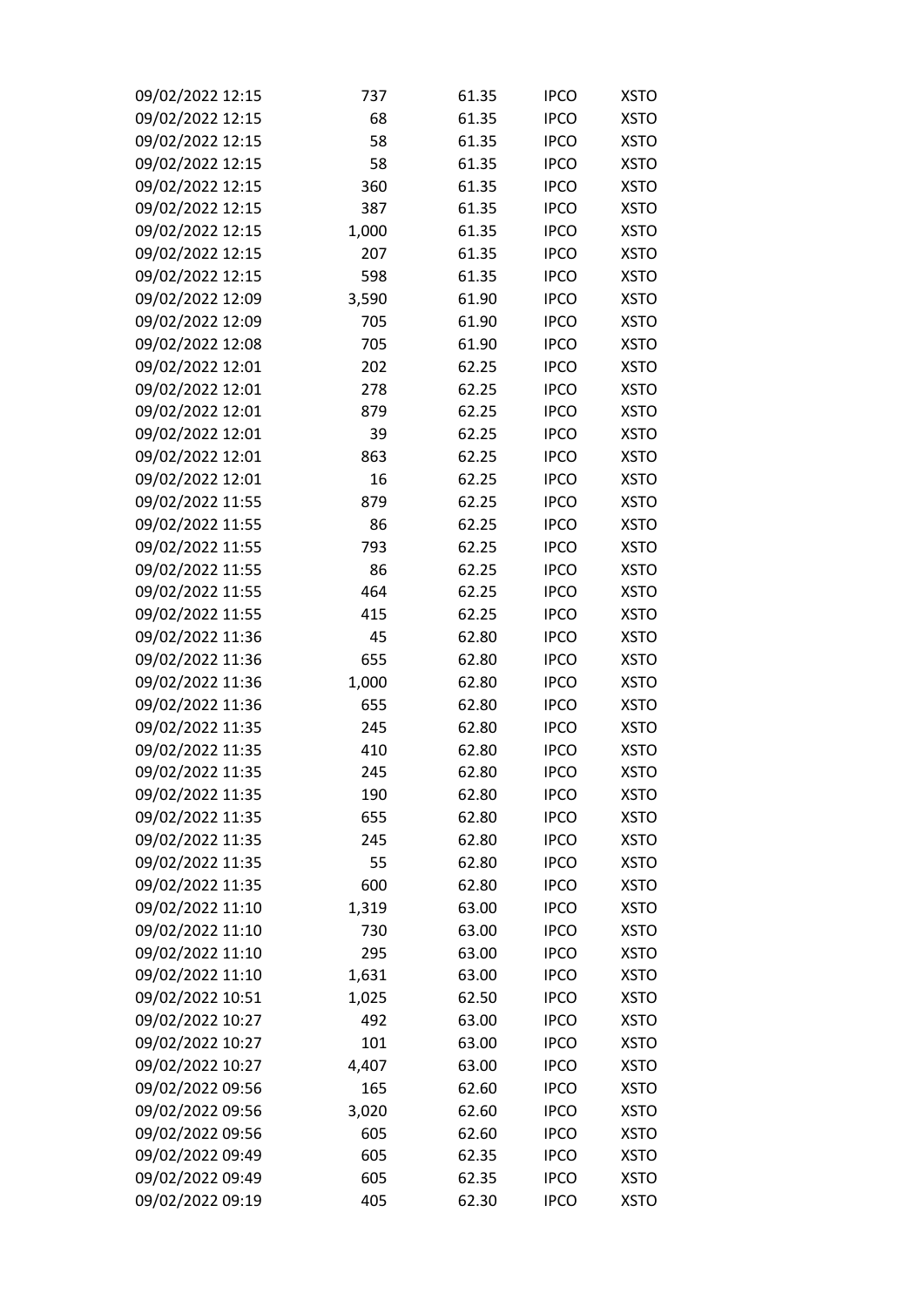| 09/02/2022 09:19 | 186     | 62.30 | <b>IPCO</b> | <b>XSTO</b> |
|------------------|---------|-------|-------------|-------------|
| 09/02/2022 09:19 | 405     | 62.30 | <b>IPCO</b> | <b>XSTO</b> |
| 09/02/2022 09:19 | 1,000   | 62.30 | <b>IPCO</b> | <b>XSTO</b> |
| 09/02/2022 09:19 | 1,000   | 62.30 | <b>IPCO</b> | <b>XSTO</b> |
| 09/02/2022 09:19 | 1,599   | 62.30 | <b>IPCO</b> | <b>XSTO</b> |
| 09/02/2022 09:19 | 401     | 62.30 | <b>IPCO</b> | <b>XSTO</b> |
| 09/02/2022 09:19 | 4       | 62.30 | <b>IPCO</b> | <b>XSTO</b> |
| 09/02/2022 09:18 | 291     | 62.50 | <b>IPCO</b> | <b>XSTO</b> |
| 09/02/2022 09:18 | 205     | 62.50 | <b>IPCO</b> | <b>XSTO</b> |
| 09/02/2022 09:16 | 300     | 62.50 | <b>IPCO</b> | <b>XSTO</b> |
| 09/02/2022 09:16 | 207     | 62.50 | <b>IPCO</b> | <b>XSTO</b> |
| 09/02/2022 09:16 | 149     | 62.50 | <b>IPCO</b> | <b>XSTO</b> |
| 09/02/2022 09:16 | 149     | 62.50 | <b>IPCO</b> | <b>XSTO</b> |
| 09/02/2022 09:16 | 505     | 62.50 | <b>IPCO</b> | <b>XSTO</b> |
| 09/02/2022 09:15 | 505     | 62.50 | <b>IPCO</b> | <b>XSTO</b> |
| 09/02/2022 09:15 | 2,184   | 62.50 | <b>IPCO</b> | <b>XSTO</b> |
| 09/02/2022 09:15 | 505     | 62.50 | <b>IPCO</b> | <b>XSTO</b> |
| 09/02/2022 09:08 | 655     | 63.30 | <b>IPCO</b> | <b>XSTO</b> |
| 09/02/2022 09:08 | 107     | 63.30 | <b>IPCO</b> | <b>XSTO</b> |
| 09/02/2022 09:08 | 1,000   | 63.30 | <b>IPCO</b> | <b>XSTO</b> |
| 09/02/2022 09:08 | 99      | 63.30 | <b>IPCO</b> | <b>XSTO</b> |
| 09/02/2022 09:08 | 557     | 63.30 | <b>IPCO</b> | <b>XSTO</b> |
| 09/02/2022 09:08 | 743     | 63.30 | <b>IPCO</b> | <b>XSTO</b> |
| 09/02/2022 09:08 | 54      | 63.30 | <b>IPCO</b> | <b>XSTO</b> |
| 09/02/2022 09:08 | 44      | 63.30 | <b>IPCO</b> | <b>XSTO</b> |
| 09/02/2022 09:08 | 10      | 63.30 | <b>IPCO</b> | <b>XSTO</b> |
| 09/02/2022 09:08 | 655     | 63.30 | <b>IPCO</b> | <b>XSTO</b> |
| 09/02/2022 09:08 | 421     | 63.30 | <b>IPCO</b> | <b>XSTO</b> |
| 09/02/2022 09:08 | 655     | 63.30 | <b>IPCO</b> | <b>XSTO</b> |
| 08/02/2022 15:58 | 155     | 62.90 | <b>IPCO</b> | <b>XSTO</b> |
| 08/02/2022 15:57 | 350     | 62.90 | <b>IPCO</b> | <b>XSTO</b> |
| 08/02/2022 15:52 | 394     | 63.85 | <b>IPCO</b> | <b>XSTO</b> |
| 08/02/2022 14:29 | 505     | 62.90 | <b>IPCO</b> | <b>XSTO</b> |
| 08/02/2022 14:10 | 705     | 62.85 | <b>IPCO</b> | <b>XSTO</b> |
| 08/02/2022 14:10 | 1,679   | 62.85 | <b>IPCO</b> | <b>XSTO</b> |
| 08/02/2022 14:10 | 436     | 62.85 | <b>IPCO</b> | <b>XSTO</b> |
| 08/02/2022 14:07 | 269     | 62.85 | <b>IPCO</b> | <b>XSTO</b> |
| 08/02/2022 14:07 | 705     | 62.85 | <b>IPCO</b> | <b>XSTO</b> |
| 08/02/2022 14:07 | 965     | 62.85 | <b>IPCO</b> | <b>XSTO</b> |
| 08/02/2022 13:46 | 405     | 62.85 | <b>IPCO</b> | <b>XSTO</b> |
| 08/02/2022 13:42 | 405     | 62.85 | <b>IPCO</b> | <b>XSTO</b> |
| 08/02/2022 13:37 | 405     | 62.85 | <b>IPCO</b> | <b>XSTO</b> |
| 08/02/2022 13:37 | 405     | 62.85 | <b>IPCO</b> | <b>XSTO</b> |
| 08/02/2022 13:19 | 135,000 | 63.00 | <b>IPCO</b> | <b>XSTO</b> |
| 08/02/2022 13:17 | 405     | 62.85 | <b>IPCO</b> | <b>XSTO</b> |
| 08/02/2022 13:17 | 405     | 62.85 | <b>IPCO</b> | <b>XSTO</b> |
| 08/02/2022 13:17 | 405     | 62.85 | <b>IPCO</b> | <b>XSTO</b> |
| 08/02/2022 13:17 | 405     | 62.85 | <b>IPCO</b> | <b>XSTO</b> |
| 08/02/2022 13:17 | 105     | 62.85 | <b>IPCO</b> | <b>XSTO</b> |
| 08/02/2022 13:17 | 300     | 62.85 | <b>IPCO</b> | <b>XSTO</b> |
|                  |         |       |             |             |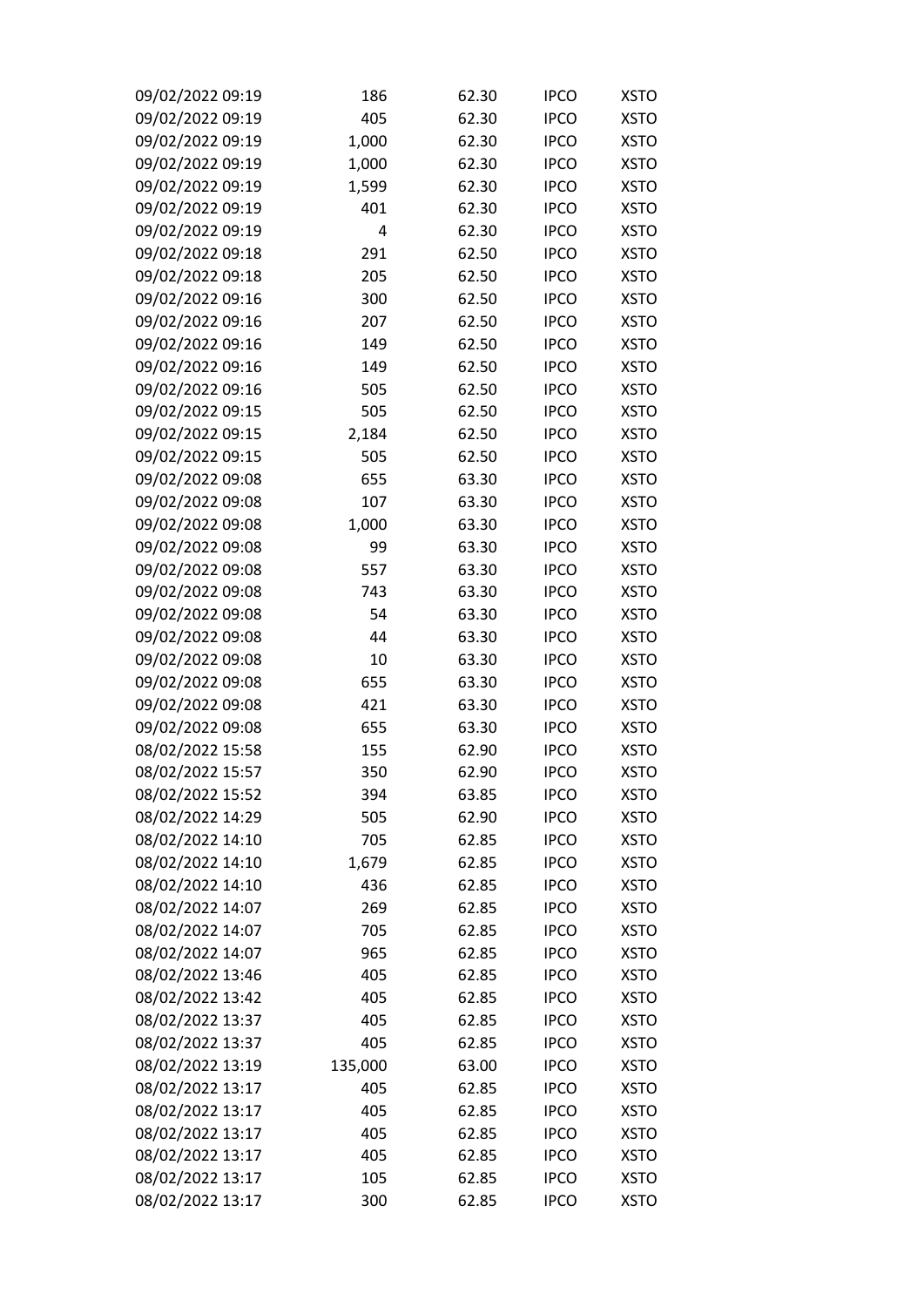| 08/02/2022 13:17 | 405          | 62.85 | <b>IPCO</b> | <b>XSTO</b> |
|------------------|--------------|-------|-------------|-------------|
| 08/02/2022 13:17 | 907          | 62.85 | <b>IPCO</b> | <b>XSTO</b> |
| 08/02/2022 12:55 | 300          | 62.75 | <b>IPCO</b> | <b>XSTO</b> |
| 08/02/2022 12:55 | 675          | 62.75 | <b>IPCO</b> | <b>XSTO</b> |
| 08/02/2022 12:55 | $\mathbf{1}$ | 62.75 | <b>IPCO</b> | <b>XSTO</b> |
| 08/02/2022 12:55 | 25           | 62.75 | <b>IPCO</b> | <b>XSTO</b> |
| 08/02/2022 12:54 | 650          | 62.75 | <b>IPCO</b> | <b>XSTO</b> |
| 08/02/2022 12:54 | 675          | 62.75 | <b>IPCO</b> | <b>XSTO</b> |
| 08/02/2022 12:54 | 675          | 62.75 | <b>IPCO</b> | <b>XSTO</b> |
| 08/02/2022 12:54 | 206          | 62.75 | <b>IPCO</b> | <b>XSTO</b> |
| 08/02/2022 12:54 | 887          | 62.75 | <b>IPCO</b> | <b>XSTO</b> |
| 08/02/2022 12:54 | 111          | 62.75 | <b>IPCO</b> | <b>XSTO</b> |
| 08/02/2022 12:54 | 414          | 62.75 | <b>IPCO</b> | <b>XSTO</b> |
| 08/02/2022 12:54 | 150          | 62.75 | <b>IPCO</b> | <b>XSTO</b> |
| 08/02/2022 11:30 | 3            | 61.95 | <b>IPCO</b> | <b>XSTO</b> |
| 08/02/2022 11:29 | 405          | 61.95 | <b>IPCO</b> | <b>XSTO</b> |
| 08/02/2022 11:29 | 405          | 61.95 | <b>IPCO</b> | <b>XSTO</b> |
| 08/02/2022 11:29 | 405          | 61.95 | <b>IPCO</b> | <b>XSTO</b> |
| 08/02/2022 11:23 | 548          | 62.30 | <b>IPCO</b> | <b>XSTO</b> |
| 08/02/2022 11:23 | 396          | 62.30 | <b>IPCO</b> | <b>XSTO</b> |
| 08/02/2022 11:23 | 1,451        | 62.30 | <b>IPCO</b> | <b>XSTO</b> |
| 08/02/2022 11:23 | 72           | 62.30 | <b>IPCO</b> | <b>XSTO</b> |
| 08/02/2022 11:23 | 533          | 62.30 | <b>IPCO</b> | <b>XSTO</b> |
| 08/02/2022 11:09 | 354          | 61.85 | <b>IPCO</b> | <b>XSTO</b> |
| 08/02/2022 11:09 | 44           | 61.85 | <b>IPCO</b> | <b>XSTO</b> |
| 08/02/2022 11:03 | 255          | 62.15 | <b>IPCO</b> | <b>XSTO</b> |
| 08/02/2022 11:03 | 305          | 62.15 | <b>IPCO</b> | <b>XSTO</b> |
| 08/02/2022 11:03 | 305          | 62.15 | <b>IPCO</b> | <b>XSTO</b> |
| 08/02/2022 11:03 | 295          | 62.15 | <b>IPCO</b> | <b>XSTO</b> |
| 08/02/2022 11:02 | 10           | 62.15 | <b>IPCO</b> | <b>XSTO</b> |
| 08/02/2022 10:56 | 302          | 62.15 | <b>IPCO</b> | <b>XSTO</b> |
| 08/02/2022 10:56 | 3            | 62.15 | <b>IPCO</b> | <b>XSTO</b> |
| 08/02/2022 10:56 | 305          | 62.15 | <b>IPCO</b> | <b>XSTO</b> |
| 08/02/2022 10:56 | 305          | 62.15 | <b>IPCO</b> | <b>XSTO</b> |
| 08/02/2022 10:56 | 305          | 62.15 | <b>IPCO</b> | <b>XSTO</b> |
| 08/02/2022 10:56 | 305          | 62.15 | <b>IPCO</b> | <b>XSTO</b> |
| 08/02/2022 10:56 | 305          | 62.15 | <b>IPCO</b> | <b>XSTO</b> |
| 08/02/2022 10:13 | 505          | 60.65 | <b>IPCO</b> | <b>XSTO</b> |
|                  | 412          | 60.65 | <b>IPCO</b> | <b>XSTO</b> |
| 08/02/2022 10:13 |              |       |             |             |
| 08/02/2022 10:08 | 1,145        | 60.95 | <b>IPCO</b> | <b>XSTO</b> |
| 08/02/2022 10:08 | 705          | 60.95 | <b>IPCO</b> | <b>XSTO</b> |
| 08/02/2022 10:08 | 705          | 60.95 | <b>IPCO</b> | <b>XSTO</b> |
| 08/02/2022 10:08 | 146          | 60.95 | <b>IPCO</b> | <b>XSTO</b> |
| 08/02/2022 10:08 | 559          | 60.95 | <b>IPCO</b> | <b>XSTO</b> |
| 08/02/2022 10:08 | 108          | 60.95 | <b>IPCO</b> | <b>XSTO</b> |
| 08/02/2022 10:08 | 38           | 60.95 | <b>IPCO</b> | <b>XSTO</b> |
| 08/02/2022 10:08 | 705          | 60.95 | <b>IPCO</b> | <b>XSTO</b> |
| 08/02/2022 10:08 | 184          | 60.95 | <b>IPCO</b> | <b>XSTO</b> |
| 08/02/2022 10:08 | 705          | 60.95 | <b>IPCO</b> | <b>XSTO</b> |
| 08/02/2022 10:07 | 505          | 60.65 | <b>IPCO</b> | <b>XSTO</b> |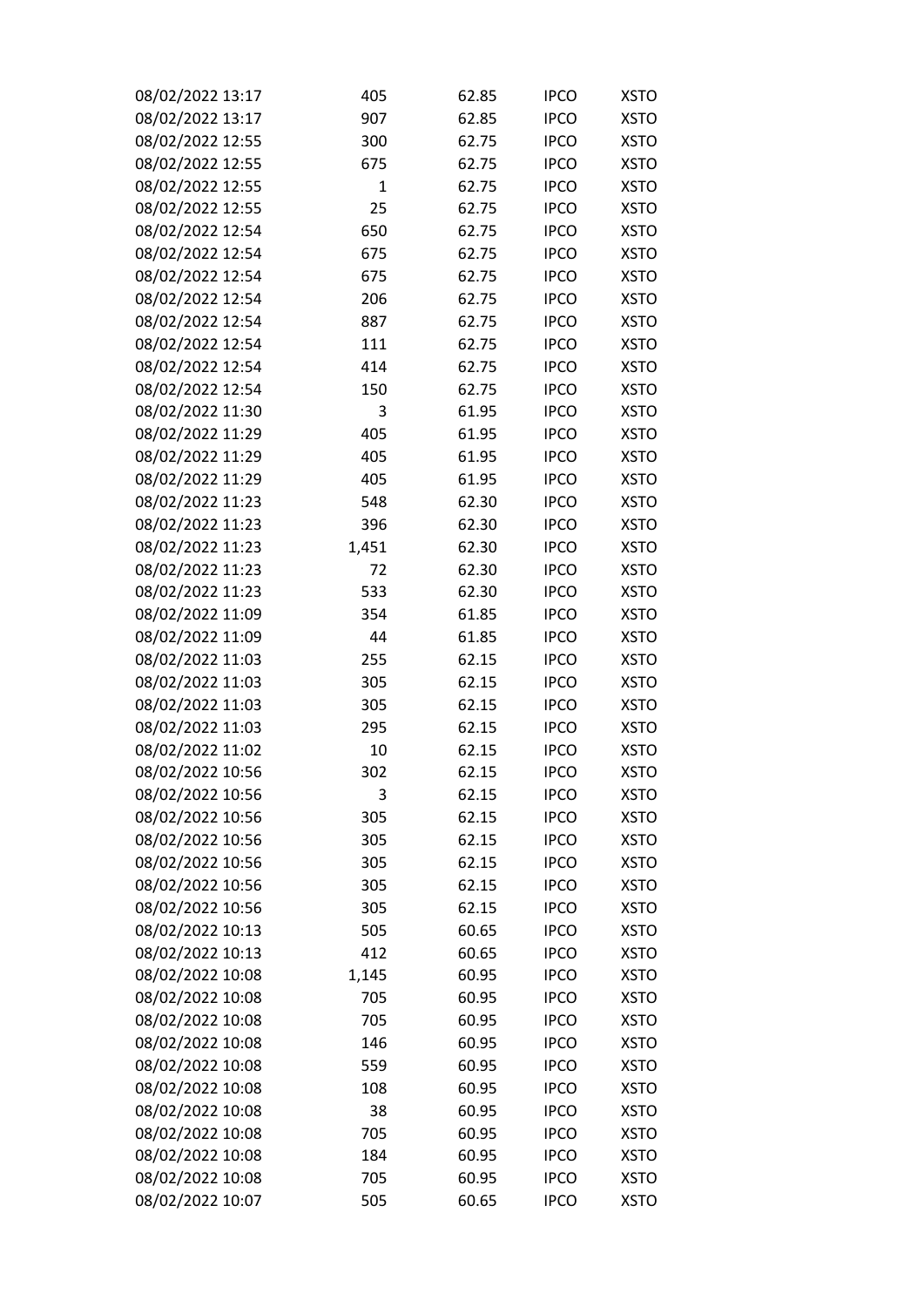| 08/02/2022 10:07 | 374   | 60.65 | <b>IPCO</b> | <b>XSTO</b> |
|------------------|-------|-------|-------------|-------------|
| 08/02/2022 10:07 | 131   | 60.65 | <b>IPCO</b> | <b>XSTO</b> |
| 08/02/2022 10:07 | 374   | 60.65 | <b>IPCO</b> | <b>XSTO</b> |
| 08/02/2022 10:07 | 999   | 60.65 | <b>IPCO</b> | <b>XSTO</b> |
| 08/02/2022 10:07 | 700   | 60.60 | <b>IPCO</b> | <b>XSTO</b> |
| 08/02/2022 10:07 | 1,000 | 60.55 | <b>IPCO</b> | <b>XSTO</b> |
| 08/02/2022 10:06 | 1,862 | 60.90 | <b>IPCO</b> | <b>XSTO</b> |
| 08/02/2022 10:06 | 378   | 60.90 | <b>IPCO</b> | <b>XSTO</b> |
| 08/02/2022 10:06 | 111   | 60.90 | <b>IPCO</b> | <b>XSTO</b> |
| 08/02/2022 10:06 | 16    | 60.90 | <b>IPCO</b> | <b>XSTO</b> |
| 08/02/2022 10:06 | 100   | 60.90 | <b>IPCO</b> | <b>XSTO</b> |
| 08/02/2022 10:06 | 300   | 60.90 | <b>IPCO</b> | <b>XSTO</b> |
| 08/02/2022 10:06 | 205   | 60.90 | <b>IPCO</b> | <b>XSTO</b> |
| 08/02/2022 10:06 | 205   | 60.90 | <b>IPCO</b> | <b>XSTO</b> |
| 08/02/2022 10:06 | 300   | 60.90 | <b>IPCO</b> | <b>XSTO</b> |
| 08/02/2022 10:06 | 4     | 60.90 | <b>IPCO</b> | <b>XSTO</b> |
| 08/02/2022 10:06 | 327   | 60.90 | <b>IPCO</b> | <b>XSTO</b> |
| 08/02/2022 10:06 | 855   | 60.85 | <b>IPCO</b> | <b>XSTO</b> |
| 08/02/2022 10:06 | 337   | 60.85 | <b>IPCO</b> | <b>XSTO</b> |
| 08/02/2022 10:05 | 512   | 61.20 | <b>IPCO</b> | <b>XSTO</b> |
| 08/02/2022 10:05 | 705   | 61.20 | <b>IPCO</b> | <b>XSTO</b> |
| 08/02/2022 10:05 | 705   | 61.20 | <b>IPCO</b> | <b>XSTO</b> |
| 08/02/2022 10:05 | 705   | 61.20 | <b>IPCO</b> | <b>XSTO</b> |
| 08/02/2022 10:05 | 258   | 61.20 | <b>IPCO</b> | <b>XSTO</b> |
| 08/02/2022 10:05 | 447   | 61.20 | <b>IPCO</b> | <b>XSTO</b> |
| 08/02/2022 10:05 | 258   | 61.20 | <b>IPCO</b> | <b>XSTO</b> |
| 08/02/2022 10:05 | 258   | 61.20 | <b>IPCO</b> | <b>XSTO</b> |
| 08/02/2022 10:05 | 4     | 61.20 | <b>IPCO</b> | <b>XSTO</b> |
| 08/02/2022 10:02 | 4     | 61.20 | <b>IPCO</b> | <b>XSTO</b> |
| 08/02/2022 10:02 | 240   | 61.20 | <b>IPCO</b> | <b>XSTO</b> |
| 08/02/2022 10:02 | 199   | 61.20 | <b>IPCO</b> | <b>XSTO</b> |
| 08/02/2022 10:02 | 199   | 61.20 | <b>IPCO</b> | <b>XSTO</b> |
| 08/02/2022 10:02 | 223   | 61.20 | <b>IPCO</b> | <b>XSTO</b> |
| 08/02/2022 10:02 | 283   | 61.20 | <b>IPCO</b> | <b>XSTO</b> |
| 08/02/2022 09:55 | 301   | 62.30 | <b>IPCO</b> | <b>XSTO</b> |
| 08/02/2022 09:55 | 55    | 62.30 | <b>IPCO</b> | <b>XSTO</b> |
| 08/02/2022 09:55 | 250   | 62.30 | <b>IPCO</b> | <b>XSTO</b> |
| 08/02/2022 09:55 | 229   | 62.30 | <b>IPCO</b> | <b>XSTO</b> |
| 08/02/2022 09:55 | 238   | 62.30 | <b>IPCO</b> | <b>XSTO</b> |
| 08/02/2022 09:55 | 76    | 62.30 | <b>IPCO</b> | <b>XSTO</b> |
| 08/02/2022 09:55 | 305   | 62.30 | <b>IPCO</b> | <b>XSTO</b> |
| 08/02/2022 09:53 | 305   | 62.30 | <b>IPCO</b> | <b>XSTO</b> |
| 08/02/2022 09:53 | 305   | 62.30 | <b>IPCO</b> | <b>XSTO</b> |
| 08/02/2022 09:53 | 305   |       | <b>IPCO</b> | <b>XSTO</b> |
|                  |       | 62.30 |             |             |
| 08/02/2022 09:53 | 224   | 62.30 | <b>IPCO</b> | <b>XSTO</b> |
| 08/02/2022 09:53 | 81    | 62.30 | <b>IPCO</b> | <b>XSTO</b> |
| 08/02/2022 09:53 | 305   | 62.30 | <b>IPCO</b> | <b>XSTO</b> |
| 08/02/2022 09:53 | 46    | 62.30 | <b>IPCO</b> | <b>XSTO</b> |
| 08/02/2022 09:53 | 160   | 62.30 | <b>IPCO</b> | <b>XSTO</b> |
| 08/02/2022 09:53 | 27    | 62.30 | <b>IPCO</b> | <b>XSTO</b> |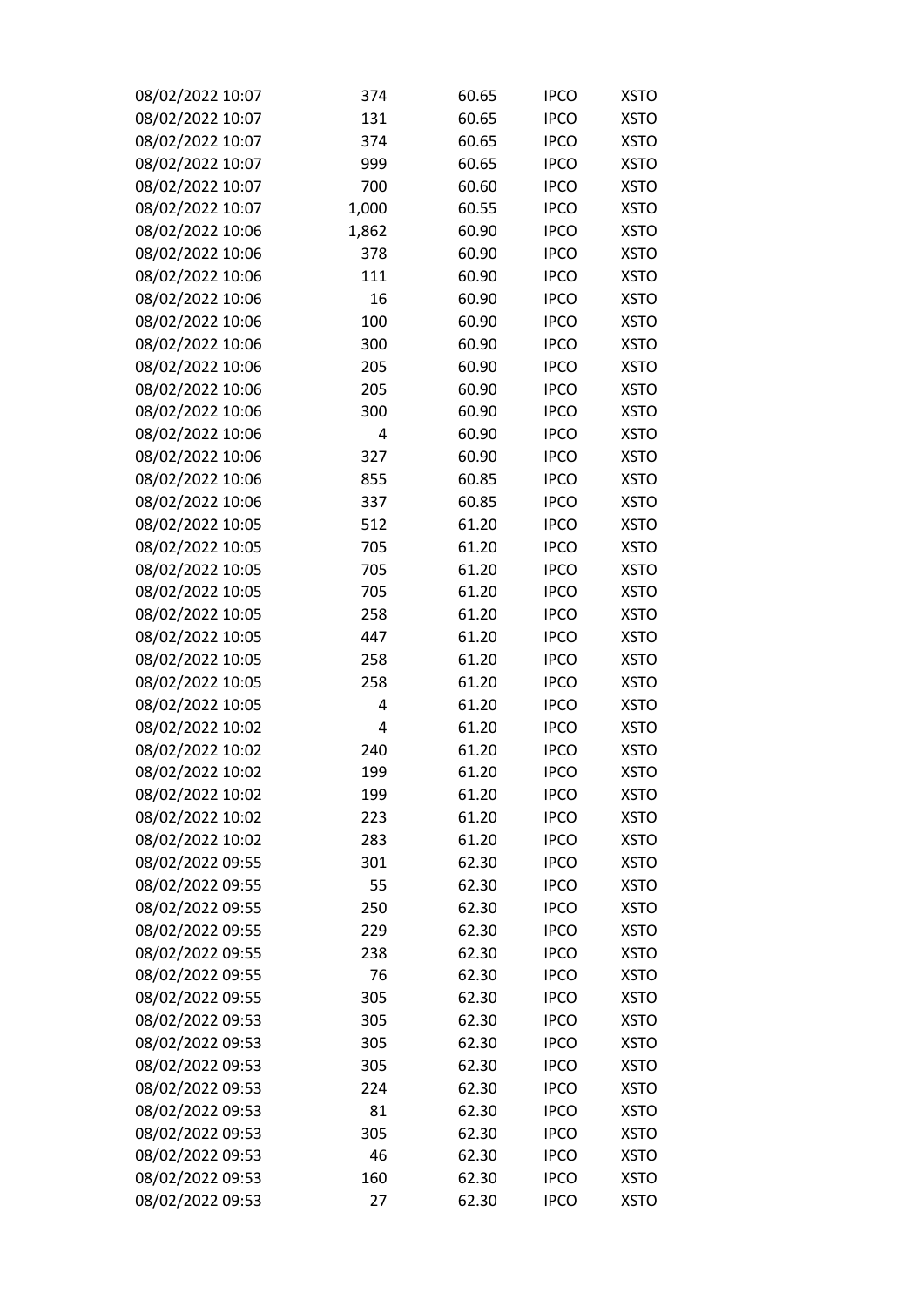| 08/02/2022 09:53 | 232            | 62.30 | <b>IPCO</b> | <b>XSTO</b> |
|------------------|----------------|-------|-------------|-------------|
| 08/02/2022 09:53 | 31             | 62.30 | <b>IPCO</b> | <b>XSTO</b> |
| 08/02/2022 09:53 | 74             | 62.30 | <b>IPCO</b> | <b>XSTO</b> |
| 08/02/2022 09:53 | 132            | 62.30 | <b>IPCO</b> | <b>XSTO</b> |
| 08/02/2022 09:53 | 26             | 62.30 | <b>IPCO</b> | <b>XSTO</b> |
| 08/02/2022 09:53 | 73             | 62.30 | <b>IPCO</b> | <b>XSTO</b> |
| 08/02/2022 09:53 | 105            | 62.30 | <b>IPCO</b> | <b>XSTO</b> |
| 08/02/2022 09:51 | 200            | 62.30 | <b>IPCO</b> | <b>XSTO</b> |
| 08/02/2022 09:51 | 305            | 62.30 | <b>IPCO</b> | <b>XSTO</b> |
| 08/02/2022 09:51 | 305            | 62.30 | <b>IPCO</b> | <b>XSTO</b> |
| 08/02/2022 09:51 | 305            | 62.30 | <b>IPCO</b> | <b>XSTO</b> |
| 08/02/2022 09:45 | 290            | 62.45 | <b>IPCO</b> | <b>XSTO</b> |
| 08/02/2022 09:45 | 785            | 62.45 | <b>IPCO</b> | <b>XSTO</b> |
| 08/02/2022 09:31 | 527            | 62.45 | <b>IPCO</b> | <b>XSTO</b> |
| 08/02/2022 09:31 | 258            | 62.45 | <b>IPCO</b> | <b>XSTO</b> |
| 08/02/2022 09:31 | 785            | 62.45 | <b>IPCO</b> | <b>XSTO</b> |
| 08/02/2022 09:31 | 486            | 62.45 | <b>IPCO</b> | <b>XSTO</b> |
| 08/02/2022 09:31 | 299            | 62.45 | <b>IPCO</b> | <b>XSTO</b> |
| 08/02/2022 09:31 | 785            | 62.45 | <b>IPCO</b> | <b>XSTO</b> |
| 08/02/2022 09:31 | 785            | 62.45 | <b>IPCO</b> | <b>XSTO</b> |
| 08/02/2022 09:24 | 505            | 62.55 | <b>IPCO</b> | <b>XSTO</b> |
| 08/02/2022 09:24 | 154            | 62.55 | <b>IPCO</b> | <b>XSTO</b> |
| 08/02/2022 09:24 | 295            | 62.55 | <b>IPCO</b> | <b>XSTO</b> |
| 08/02/2022 09:24 | 210            | 62.55 | <b>IPCO</b> | <b>XSTO</b> |
| 08/02/2022 09:24 | 1,000          | 62.55 | <b>IPCO</b> | <b>XSTO</b> |
| 08/02/2022 09:24 | $\overline{2}$ | 62.55 | <b>IPCO</b> | <b>XSTO</b> |
| 08/02/2022 09:24 | 311            | 62.55 | <b>IPCO</b> | <b>XSTO</b> |
| 08/02/2022 09:24 | 311            | 62.55 | <b>IPCO</b> | <b>XSTO</b> |
| 08/02/2022 09:24 | 192            | 62.55 | <b>IPCO</b> | <b>XSTO</b> |
| 08/02/2022 09:24 | 281            | 62.55 | <b>IPCO</b> | <b>XSTO</b> |
| 08/02/2022 09:24 | 224            | 62.55 | <b>IPCO</b> | <b>XSTO</b> |
| 08/02/2022 09:24 | 505            | 62.55 | <b>IPCO</b> | <b>XSTO</b> |
| 08/02/2022 09:24 | 505            | 62.55 | <b>IPCO</b> | <b>XSTO</b> |
| 08/02/2022 09:23 | 120            | 62.55 | <b>IPCO</b> | <b>XSTO</b> |
| 08/02/2022 09:23 | 385            | 62.55 | <b>IPCO</b> | <b>XSTO</b> |
| 08/02/2022 09:18 | 64             | 62.90 | <b>IPCO</b> | <b>XSTO</b> |
| 08/02/2022 09:18 | 1,033          | 62.90 | <b>IPCO</b> | <b>XSTO</b> |
| 08/02/2022 09:18 | 377            | 62.90 | <b>IPCO</b> | <b>XSTO</b> |
| 08/02/2022 09:18 | 76             | 62.90 | <b>IPCO</b> | <b>XSTO</b> |
| 08/02/2022 09:18 | 301            | 62.90 | <b>IPCO</b> | <b>XSTO</b> |
| 08/02/2022 09:18 | 77             | 62.90 | <b>IPCO</b> | <b>XSTO</b> |
| 08/02/2022 09:18 | 77             | 62.90 | <b>IPCO</b> | <b>XSTO</b> |
| 08/02/2022 09:18 | 300            | 62.90 | <b>IPCO</b> | <b>XSTO</b> |
| 08/02/2022 09:18 | 312            | 62.90 | <b>IPCO</b> | <b>XSTO</b> |
| 08/02/2022 09:18 | 377            | 62.90 | <b>IPCO</b> | <b>XSTO</b> |
| 08/02/2022 09:18 | 377            | 62.90 | <b>IPCO</b> | <b>XSTO</b> |
| 08/02/2022 09:17 | 297            | 62.90 | <b>IPCO</b> | <b>XSTO</b> |
| 08/02/2022 09:17 | 80             | 62.90 | <b>IPCO</b> | <b>XSTO</b> |
| 08/02/2022 09:15 | 377            | 62.90 | <b>IPCO</b> | <b>XSTO</b> |
| 08/02/2022 09:15 | 121            | 62.90 | <b>IPCO</b> | <b>XSTO</b> |
|                  |                |       |             |             |